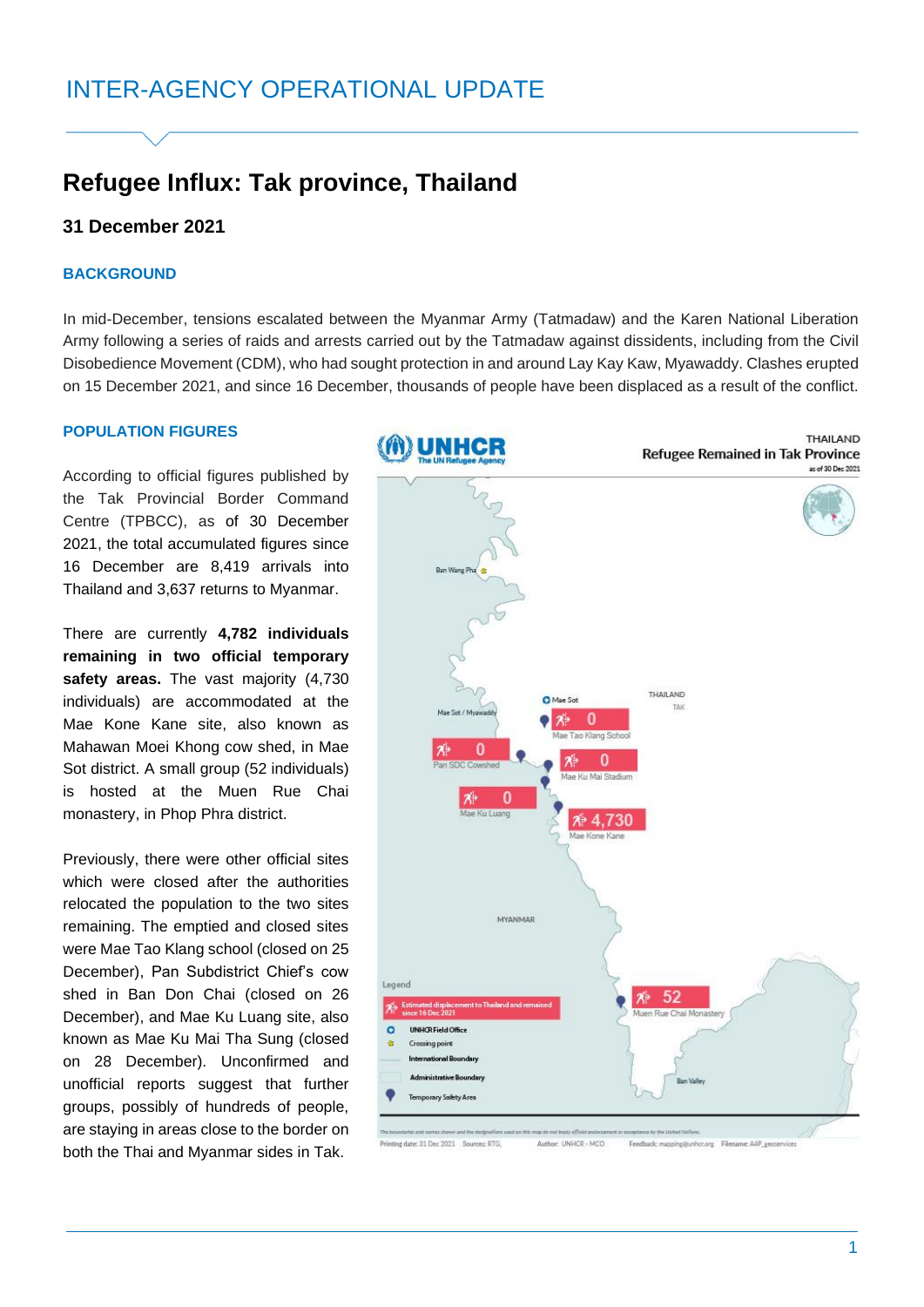# **CURRENT SITUATION**

The situation at the border has been volatile since mid-December. Shelling and crossfires could be heard from Mae Sot, while bullets and rocket-propelled grenade (RPG) projectiles were found to have landed on the Thai side in Ban Don Chai on Christmas day. The Royal Thai Army (RTA) has inspected the damage and deployed reinforcements to Mae Sot to tighten security. Since 28 December, the TPBCC reported no clashes along the border, however, there continues to be new arrivals. The position taken by the Royal Thai Government (RTG) and the RTA is that the situation of influx is temporary, and it is not expected that another temporary safety area will be established. In a statement made by the Ministry of Foreign Affairs at a press conference on 27 December, the RTG mentioned that it is coordinating with UNHCR and I/NGOs on humanitarian assistance. At an operational level, however, access to the temporary safety areas has not been granted officially to UNHCR or any I/NGOs at the time of reporting.

#### **HUMANITARIAN RESPONSE**

Inter-sector coordination is led by UNHCR. The Field Inter-Sector Working Group (FISWG) in Mae Sot is functioning and convenes regular meetings to share updates on the situation and humanitarian assistance to ensure a coordinated implementation of the response plans to the extent possible and needed. The FISWG is exploring ways to carry out rapid needs assessments (RNAs) remotely. The need to understand and assess the situation on the ground is clear, however, conducting interviews to gather important information poses a serious challenge without formal access being granted. Given that UNHCR and partners have no formal access, Non-Food Items are being given to the district authorities and at the collection centers designated by the RTG authorities.



UNHCR leads the protection sector. Together with partners, the protection sector is establishing safe spaces for women and children, in line with emergency camp management guidelines. Protection monitoring and identification of persons with specific needs is being done remotely, including through community-based organizations, within existing limitations. Some material assistance has been provided to persons with disabilities. Dignity kits have also been provided.



Save the Children (SCI) and Teacher Focus, as education sector leads, are working with local community-based organizations. Clothes, diapers, and other materials were distributed to children at Mae Kone Kane and Muen Rue Chai. The sector leads will continue discussions with the RTG's Ministry of Public Health and Mae Sot hospital for specific data on age groups.



International Rescue Committee (IRC), health sector lead, has partial access to Mae Kone Kane and other unofficial sites. IRC stays in support of medical teams from the RTG, local hospital and health stations to provide care. Hospital referrals are available for serious cases. There is so far no known case of COVID-19 reported. IRC is assessing the exact medical needs onsite.



The Border Consortium (TBC), food sector lead, has been providing boxed meals to Mae Kone Kane and all other previous sites with the exception of Muen Rue Chai, where a community kitchen is available. Expansion of community kitchens at Mae Kone Kane is a priority. Cooking commodities and volunteers are being arranged and approvals for setting up is ongoing.



IRC is WASH sector lead. Water supplies for the main Mae Kone Kane site are drawn from the river using water trucks. IRC has so far provided hygiene items, latrines, water containers and water tanks at Mae Kone Kane and the now-closed sites. Water tanks provided to old sites were transferred following the relocations.